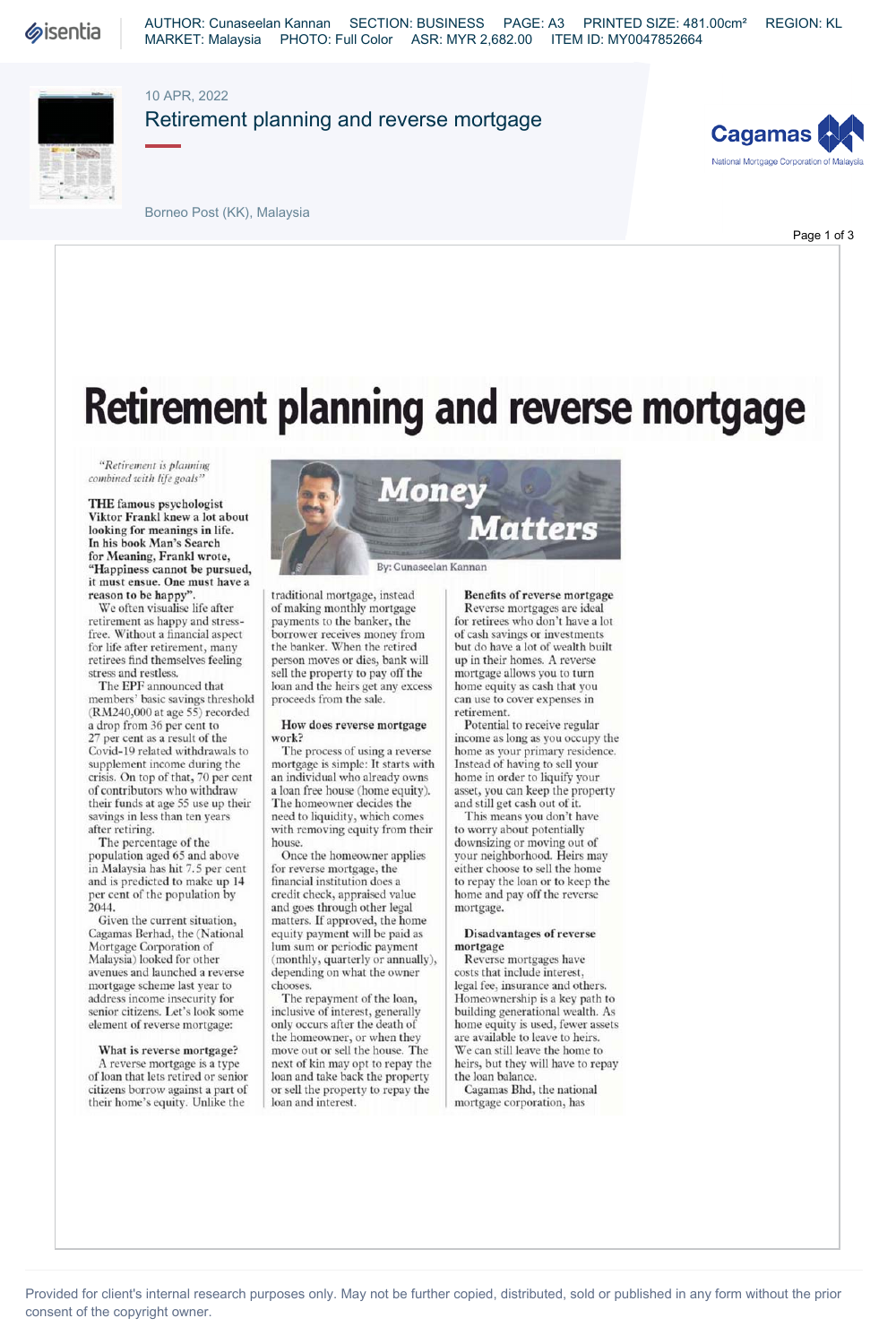

AUTHOR: Cunaseelan Kannan SECTION: BUSINESS PAGE: A3 PRINTED SIZE: 481.00cm² REGION: KL MARKET: Malaysia PHOTO: Full Color ASR: MYR 2,682.00 ITEM ID: MY0047852664

## 10 APR, 2022

Retirement planning and reverse mortgage





Borneo Post (KK), Malaysia

Page 2 of 3



The process of using a reverse mortgage is simple: It starts with an individual who already owns a loan free house (home equity). The homeowner decides the need to liquidity, which comes with removing equity from their house. — Bernama photo

introduced a reverse mortgage scheme (Skim Saraan Bercagar) to help the elderly fund their retirement by using their home as collateral for a loan.

The scheme allows retirees aged 55 and above to borrow against the value of their fully paid homes and convert it into a steady monthly cash payout throughout their lifetime to supplement their retirement funds, while continuing to stay in their homes.

Cagamas chairman, Datuk Bakarudin Ishak remarked that the scheme represents the agency's continuous efforts to address financial gaps in the marketplace.

"This comprehensive and

integrated solution focuses on retirees who might be affected due to a lack of savings and aims to help them maintain their standard of living," he said.

For the pilot period, he stated it has allocated RM100 million to assess the reception of Malaysians to the scheme.

"Should the scheme be received well by the market, Cagamas will increase the allocation according to the needs of the time," he said.

Ultimately, the decision to take out a reverse mortgage is one you should weigh very carefully. Though it's an easy way to get cash, it could put your finances at more risk in the long run. Be sure you fully understand reverse mortgage pros and cons before taking one on.

*Gunaseelan Kantian, CFP, a financial adviser representative by Bank Negara Malaysia and a licensed financial planner by Securities Commission (CMSRL B419812013), is currently pursuing his Doctorate research on entrepreneurship, financial planning and financial technology. He also lectures on accounting, finance and business fields in Asia Pacific University of Technology and Innovation (APU). He is the Winner of Malaysian Financial Planner of the Year 2020, from Financial Planning Association of Malaysia. He can be reached at gunaseelan. kannan@gmail. com.*